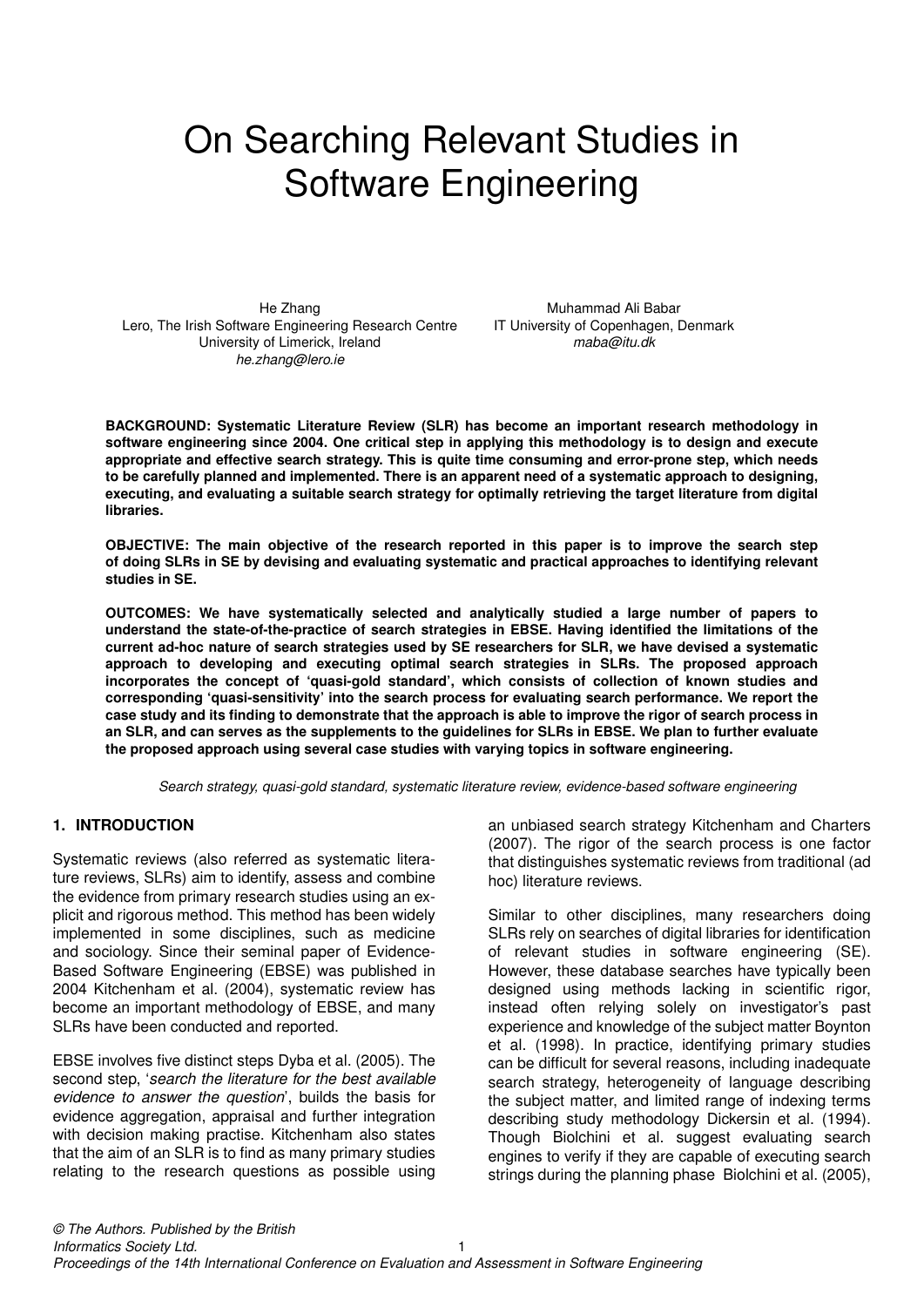no concrete strategy has been provided for search strategy evaluation.

Despite the current state that neither the above EBSE papers nor the SLR guidelines include the practical instructions about how to improve and evaluate the rigor and performance of a search strategy, some issues relating to literature search in SE have emerged and been reflected in SLR reports, such as

- *How to design a rigorous search strategy that maximises the collection of relevant studies?*
- *What are criteria of an affordable and reliable strategy to effectively balance the search sensitivity (quality) and precision (effort)?*
- *Is it possible to evaluate a predefined search strategy and corresponding search strings?*

Moreover, the latest version of guidelines Kitchenham and Charters (2007) also encourage software engineering researchers to develop and publish such strategies including identification of relevant digital libraries. Hence, there is a need for validated search strategies for SLRs that optimise retrieval of relevant studies from digital libraries and electronic databases for researchers and practitioners. This paper attempts to serve as a preliminary response to this need. We have devised a systematic and practical approach for search strategy development in order to improve the rigor of search processes in SLRs. This approach also strives to balance the retrieval of validated set of relevant studies in SE and the effort consumed in this phase.

This paper is structured as follows. Section 2 introduces concepts related to search strategies for SLRs. In Section 3, we describe a systematic and practical approach for implementing a relatively rigorous literature search. This search approach is then demonstrated by a '*replicated*' search (an observer-participant case study) and compared to its original SLR in Section 4. Finally, some discussion and our conclusion are presented in Section 5.

# **2. SEARCH STRATEGY IN SYSTEMATIC LITERATURE REVIEWS**

# **2.1. Defining Search Strategy**

A necessary and crucial step of SLR is the identification of as much relevant literature to research questions as possible. Search strategy, which defines the methods to retrieve the relevant literature, has been developed in many ways, but the typical approach can be for information professionals (in subject matter) to use their combined knowledge of databases (digital libraries), search techniques, thesauri and the field of interest, to explore, often iteratively, combinations of terms which capture the concepts of interest White et al. (2001). An optimum search strategy is expected to provide effective solutions to a series of questions for search process in SLR:

- 1. *Which approach to be used in search process (e.g. manual or automated search)?*
- 2. *Where (source or venue) to search, and which part of article (field) should be searched?*
- 3. *What (subject, evidence type) to be searched, and what are inputs (search strings) to search engines?*
- 4. *When is the search carried out, and what time span to be searched?*

**Which approach(es)?** The guidelines, Biolchini et al. (2005), Kitchenham and Charters (2007), all emphasise the literature search through web search engines provided by digital libraries, i.e. automated search. However, in practice, many reported SLRs also employed manual search, alone or combined with automated search, in specific sources (e.g., Jorgensen and Shepperd (2007)).

In manual (hand) search, investigators scan the sources (e.g., journals or proceedings) paper by paper and issue by issue. This search method may ensure the capture of relevant studies in the specified sources, but in the meantime, consumes much effort in examining many irrelevant studies. Instead, automated search uses search strings, which represent the identifiers of the subject, to retrieve results from search engines (digital libraries). Compared to manual search, this method is more efficient, but its performance depends on the quality of search strings, capability of search engine, and diversity of the subject.

**Where to search?** 'Search source' was used as a general term for where relevant studies can be retrieved. We use 'search source' distinct from 'search engine' in defining search strategies. As automated search always retrieves results from search engine, in contrast, the former is dedicated for the sources specified in citations (e.g., journals and proceedings) in this paper, they are specified and scanned in manual search. As illustrated in Figure 1, generally speaking, there is a many-to-many relationship between them: one engine can cover multiple sources, while one source may also be retrievable from more than one engine.

**What into search?** Subject and article type, which are normally defined in protocol, are two important filters to remove irrelevant studies and low quality studies. For SLRs in SE, the most used subjects are 'computer science' and 'software engineering'. Search strings, which are connected with logic operators, are inputs to search engines in automated search. This paper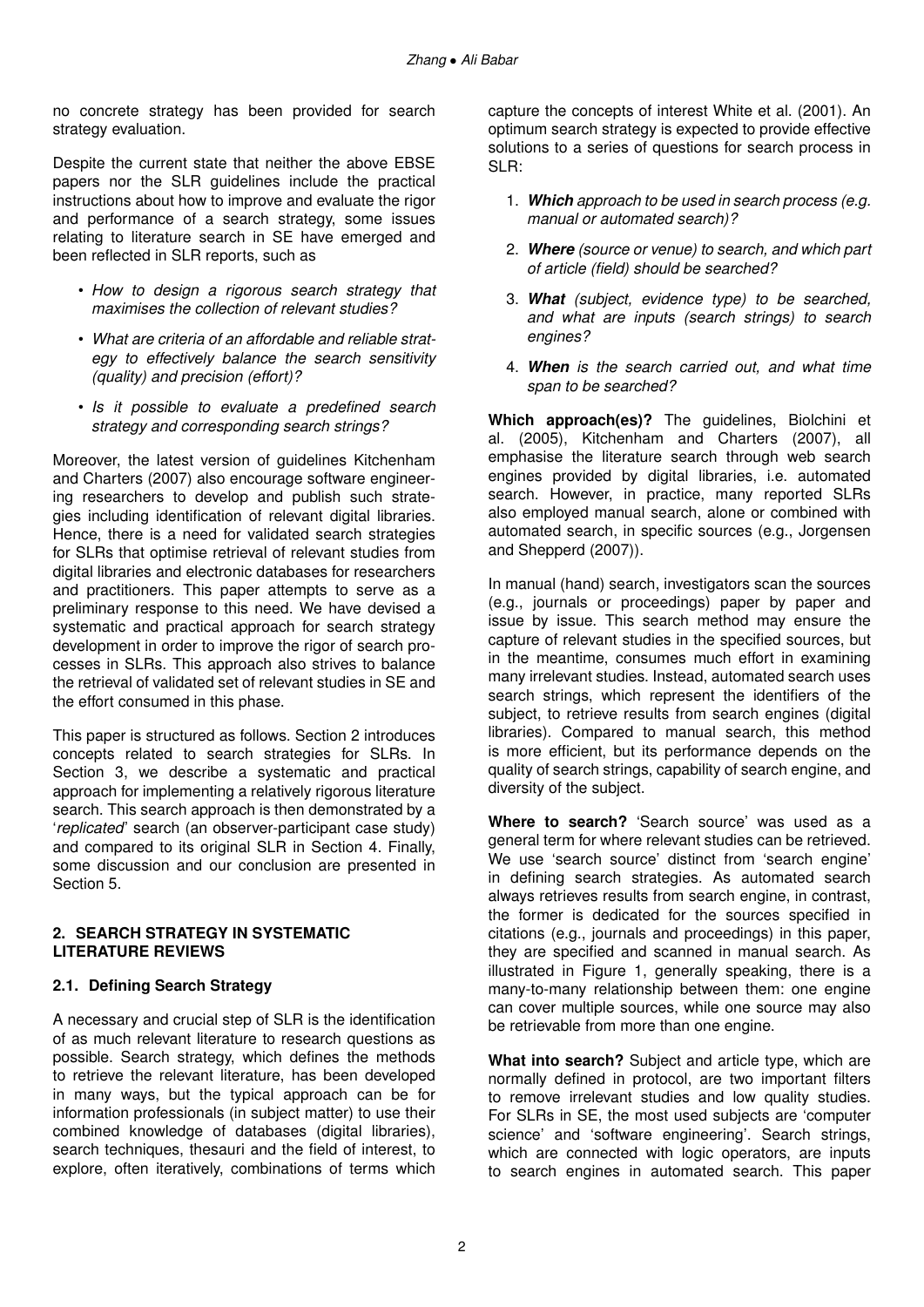

*Figure 1: Search sources and engines*

proposes a systematic search approach that improves search string development and evaluation.

**When and what time span to search?** Time span of the studies in search is determined by the purposes of an intended SLR and its focused research questions. For example, trend analysis for a given period, or synthesis of collection of full evidence for answering a specified question. As it normally takes at least months from the initial search to the appearance of an SLR for public access, the search date(s) should be addressed in the report as well, i.e. when the search was conducted?

#### **2.2. Evaluating Search Strategy**

**Subjective vs. objective evaluation.** The performance of a search strategy can be evaluated by examining the answers to the above search design questions and the results retrieved from the search process in which the strategy applies. Roughly speaking, the evaluation is implemented in subjective and/or objective forms.

In subjective evaluation, some external experts review the predefined search strategy as a part in an SLR protocol before the stage of *conducting the review*. After the automated search, some pre-indicated studies (based on expert's awareness of domain knowledge) are compared to the search results. However, the reliability of subjective evaluation highly relies on their personal knowledge in the specific domain, which is difficult to be quantified. Apart from the subjective approach, objective evaluation employs a set of quantitative criteria to assess performance of a search strategy.

Sensitivity vs. precision. Two important criteria borrowed from medicine can be used for evaluating the quality and efficiency of a search strategy. *Sensitivity* for a given topic is defined as the proportion of relevant studies retrieved for that topic and *precision* is the proportion of retrieved articles that are relevant studies. Figure 2 shows different search strategies within search universe and the relation with *gold standard*.

In automated search, given search strings, the selected search engine (library) retrieves a certain amount of



*Figure 2: Search sensitivity, precision, and gold standard*

results (studies). Then the *sensitivity* and *precision* corresponding to the search strings and engine can be calculated as:

Sensitivity = 
$$
\frac{Number\ of\ relevant\ studies\ retrieved}{Total\ number\ of\ relevant\ studies}100\%
$$
 (1)  
Precision = 
$$
\frac{Number\ of\ relevant\ studies\ retrieved}{Number\ of\ articles\ retrieved}100\%
$$
 (2)

**Gold standard.** The '**gold standard**' represents, as accurately as possible, the known set of identified primary studies in a collection according to the definition of research questions in an SLR. Gold standard normally plays two distinct roles in the evaluation framework. For SLRs, it is assumed to be *truth* in appraising the sensitivity of a search strategy; it is also a source of training samples for refining search strings White et al. (2001). In practice, it may be appropriate to bifurcate the gold standard for these two purposes.

A highly *sensitive* search strategy will retrieve most of the studies in *gold standard*, but may also retrieve many unwanted articles (Figure 2). A highly *precise* search strategy will retrieve only a small portion of irrelevant articles, but may miss a large number of papers in *gold standard*. A perfect search strategy would be 100% sensitive as well as 100% precise, capturing exactly the gold standard without any irrelevant ones.

Gold standard has been used for improving literature search in systematic reviews in other disciplines, such as in medical and clinical research and social science Dickersin et al. (1994) and White et al. (2001). Nevertheless, as the retrieval of a *real* gold standard is impossible for most systematic reviews, this paper instead introduces the concept of '**quasi-gold standard**' that is a set of known studies from related literature sources identified to the research topic.

# **2.3. State of the Practice**

Since the introduction of EBSE and SLR, the number of SLRs in SE has been growing rapidly. This subsection briefly summarizes the state-of-the-practice of search strategies in EBSE from the above aspects.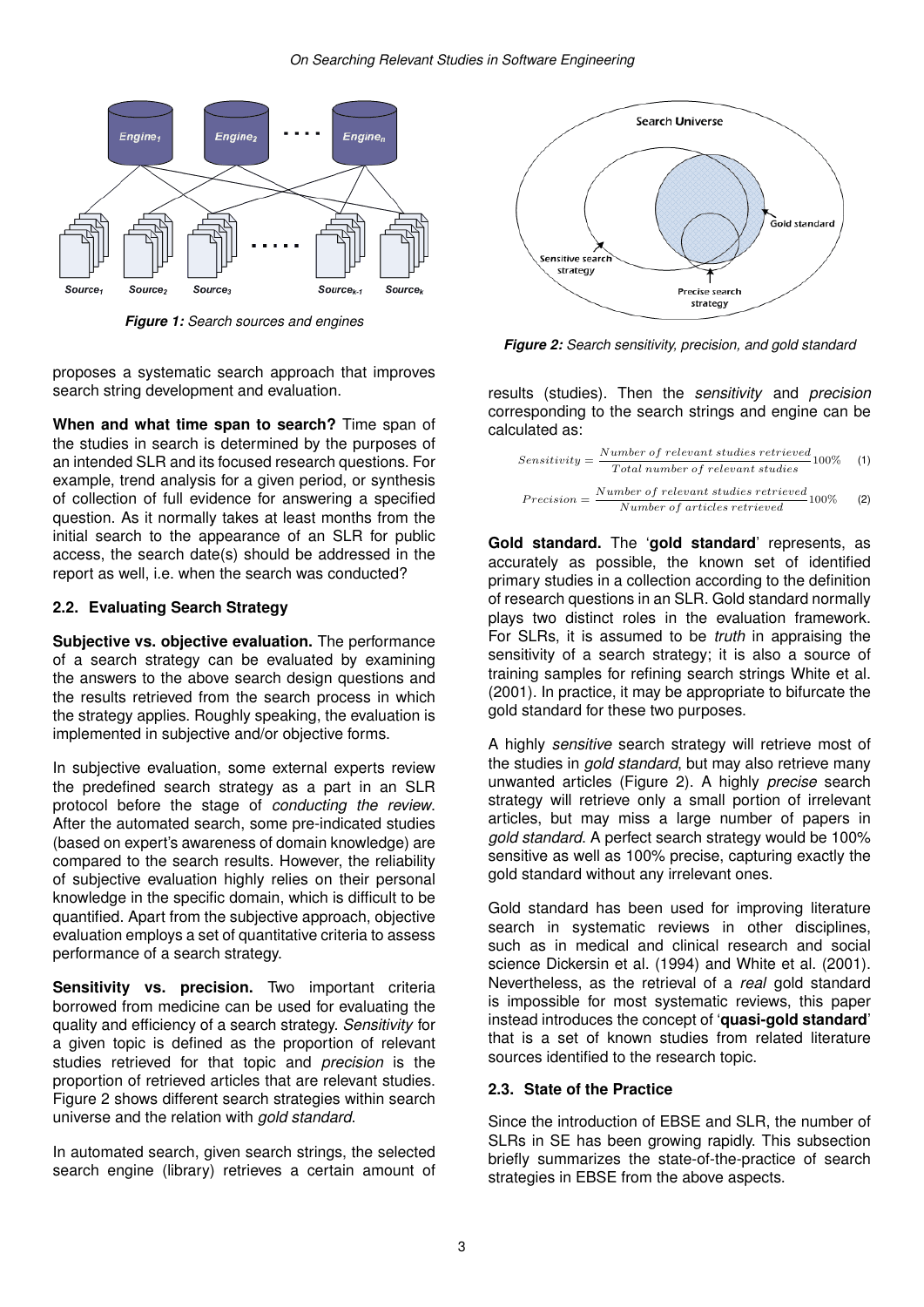# *2.3.1. Automated search vs. manual search*

To investigate the realistic implementation of search strategies in EBSE, we conducted a search of SLRs published in SE, which extends the SLR search reported in Kitchenham et al. (2009) with the updated records by the end of 2008. This up-to-date SLR search identified 38 SLRs. The search results consists of 68% (26 out of 38) reported studies using automated searches in their SLRs; 39% (15 out of 38) using manual search; and 26% (10 out of 38) combining the both. Several SLRs did not report the search method they used, or were conducted based on the studies identified by other SLRs, such as Hannay et al. (2007).

#### *2.3.2. Search engines and search sources*

Table 1-a summarizes 11 engines (digital libraries) used more than once in SLRs for searching relevant studies in SE, which are ranked in order of their frequencies. Among them, IEEE Xplore and ACM Digital Library are the main search portals for most SLRs in SE. Table 1 b lists top sources for manual search used twice or more in SLRs. The sources related to SE in general (e.g., IEEE Software, TSE, ICSE) and empirical software engineering (e.g., ESEM, ISESE) were most used in manual search in the previous SLRs.

*Table 1: Search engines and sources*

| Rank | Search engine                          | # of SLRs | % of SLRs   |
|------|----------------------------------------|-----------|-------------|
|      | <b>IEEE Xplore</b>                     | 24        | 92%         |
| 2    | <b>ACM</b> digital library             | 21        | 81%         |
| 3    | ScienceDirect                          | 15        | 58%         |
| 4    | ISI Web of Science                     | 10        | 38%         |
| 5    | EI Compendex                           | 9         | 35%         |
| 6    | SpringerLink                           | 8         | 31%         |
| 6    | <b>Wiley InterScience</b>              | 8         | 31%         |
| 6    | Inspec                                 | 8         | 31%         |
| 9    | Google Scholar                         | 6         | 23%         |
| 10   | <b>SCOPUS</b>                          | 2         | 8%          |
| 10   | Kluwer                                 | 2         | 8%          |
|      | (a) search engines used more than once |           |             |
| Rank | Search source                          | # of SLRs | $%$ of SLRs |
|      | <b>IEEE</b> Software                   | 4         | 27%         |
|      | ESEM                                   | 4         | 27%         |
|      | <b>ISESE</b>                           | 4         | 27%         |
|      | TSE                                    | 3         | 20%         |
| 4    | <b>ICSE</b>                            | 3         | 20%         |

| 4 | 15E                  | 3 | 20% |
|---|----------------------|---|-----|
| 4 | <b>ICSE</b>          | 3 | 20% |
| 4 | <b>JSS</b>           | 3 | 20% |
| 4 | <b>IEEE Computer</b> | 3 | 20% |
| 8 | <b>Metrics</b>       | 2 | 13% |
| 8 | <b>TOSEM</b>         | 2 | 13% |
| 8 | <b>ESE</b>           | 2 | 13% |
| 8 | <b>WWW</b>           | 2 | 13% |
| 8 | <b>ICSM</b>          | 2 | 13% |
| 8 | <b>MISQ</b>          | 2 | 13% |
|   |                      |   |     |

(b) search sources used more than once

# **2.4. Related Work in Software Engineering**

Some previous researchers have discussed the issues related to literature search in software engineering. Brereton et al. (2007) identified several issues of electronic search derived from their experience in conducting SLRs. For instance, researchers must select and justify a search strategy that is appropriate for their research questions; primary studies could not be retrieved from single source, etc.

Dieste and Padua (2007) investigated the optimal search strategies using the combination of alternative search strings for automated search in SLR. Nevertheless, the '*gold standard*' used to calculate sensitivity was established from the studies already identified in another SLR by Sjoberg et al. (2005). In most cases of SLR, such a '*gold standard*' is impossible to be accessed by researchers in the *planning stage* of their intended SLRs. In other words, a '*gold standard*' in this case provides no help to search strategy evaluation, and to ensure the retrieval quality of relevant studies in SLRs.

So far, to the authors' knowledge, neither comprehensive definition and rigorous development method of search strategy nor practical evaluation approach has been developed for retrieving relevant studies in SE.

# **3. QGS BASED SCIENTIFIC SEARCH APPROACH**

Based on the concept of Quasi-Gold Standard (**QGS**), this section constructs a systematic, scientific, and also practical literature search approach for SE, which provides capability for search strategy development and evaluation.

# **3.1. Mechanism and Overview**

To avoid the possible limitations of applying single search method (automated or manual) in SLR and to provide a practical and relatively rigorous method for search string evaluation, we propose a systematic literature search approach, as complement to SLR guidelines, in support of retrieval of relevant studies. It recommends that an optimum search strategy should be an effective integration of manual and automated searches, which support each other.

# *3.1.1. QGS: quasi-gold standard*

In terms of our observation (that is confirmed with the results from the case study), most reported SLRs in SE developed their search strategies subjectively. Even for the well-conducted SLRs, search strategies were developed by teams with expertise and tested on collections of '*well-known*' samples to assess the search performance. Unfortunately, such preset '*wellknown*' samples cannot replace the *gold standard* for evaluation, as a full set of primary studies is impossible to be accessed prior to the execution of an SLR.

Instead, we introduce the concept of '**quasi-gold standard**', which is a set of known studies from key sources, e.g., domain-specific proceedings and journals recognized by the community in the subject, for a given time span. Note that compared to a *gold standard*, there are two more constraints associated with a '*quasi-gold standard*': venues (where) and period (what time). In other words, a 'quasi-gold standard' can be regarded as a 'gold standard' in the conditions where these constraints apply. Accordingly, a more objective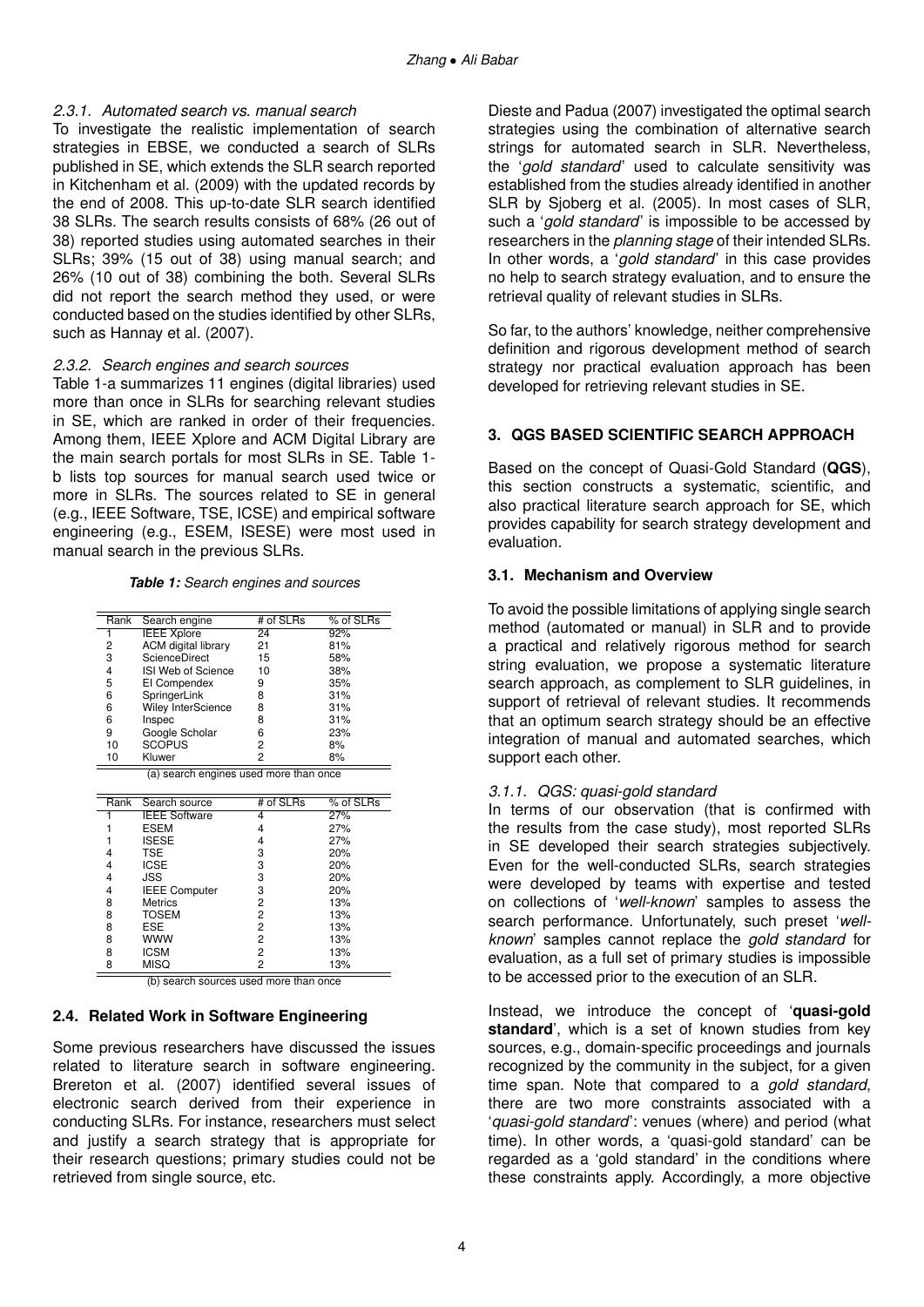method for devising and testing search strategies is developed and integrated into a systematic search process, which may rely on an analysis of information from the available records (QGS) rather than subjective input from searchers' perceptions (like some SLRs did). On the other hand, for the subjective approach of search string design, QGS can also be used for evaluating the search strategy (see Section 4).

Figure 3 shows the mechanism underpinning the proposed search approach. The results (studies) from manual search are used for establishing a QGS, which can further elicit the search strings for automated search, or later evaluate the search strategy. In the opposite direction, automated search complements manual search, expands the coverage and capture of most relevant studies in a relatively rigorous form.



*Figure 3: Mechanism underpinning the approach*

# *3.1.2. Approach overview*

Figure 4 presents an overview of the proposed search approach, which starts with identifying sources for manual search and engines (libraries and databases) for automated search. The QGS is established by performing manual search in the selected sources, and the identified studies are then grouped by their residing libraries and databases.

The design of search string can be in a subjective or objective form. In subjective approach, the search strings are argued by researchers according to their knowledge in the subject (like many previous SLRs), then tested by the 'quasi-gold standard'. The objective method elicits search strings automatically from articles in the QGS



*Figure 4: Proposed scientific search process*

through word frequency or content analysis tools. These search strings are inputs to automated search, and results will be combined with the QGS once they are assessed as '*acceptable*' in evaluation.

# **3.2. The Search Process**

*3.2.1. Step 1: Identify related sources and engines* The literature search process starts at the identification of the sources (venues) of relevant publications. In SE, many digital libraries are available for automated search, and even more sources for manual search.

**Select sources for manual search.** Research questions for an SLR are motivated by the research in a particular subject matter (domain) in SE. For an experienced and knowledgeable researcher working in this area, the *related* domain-specific sources can be identified without much difficulty. These sources consist of a collection of proceedings of the conferences specialized in that domain and major journals where the community often publishes their research.

As manual search is time-consuming, a large number of selected sources may lag behind the overall progress of SLR. In order to improve the efficiency of manual search, as well as to secure the quality of QGS, the nominated sources for manual search also need to be evaluated by independent experts in this domain, and any emerging disagreements must be resolved before the next step.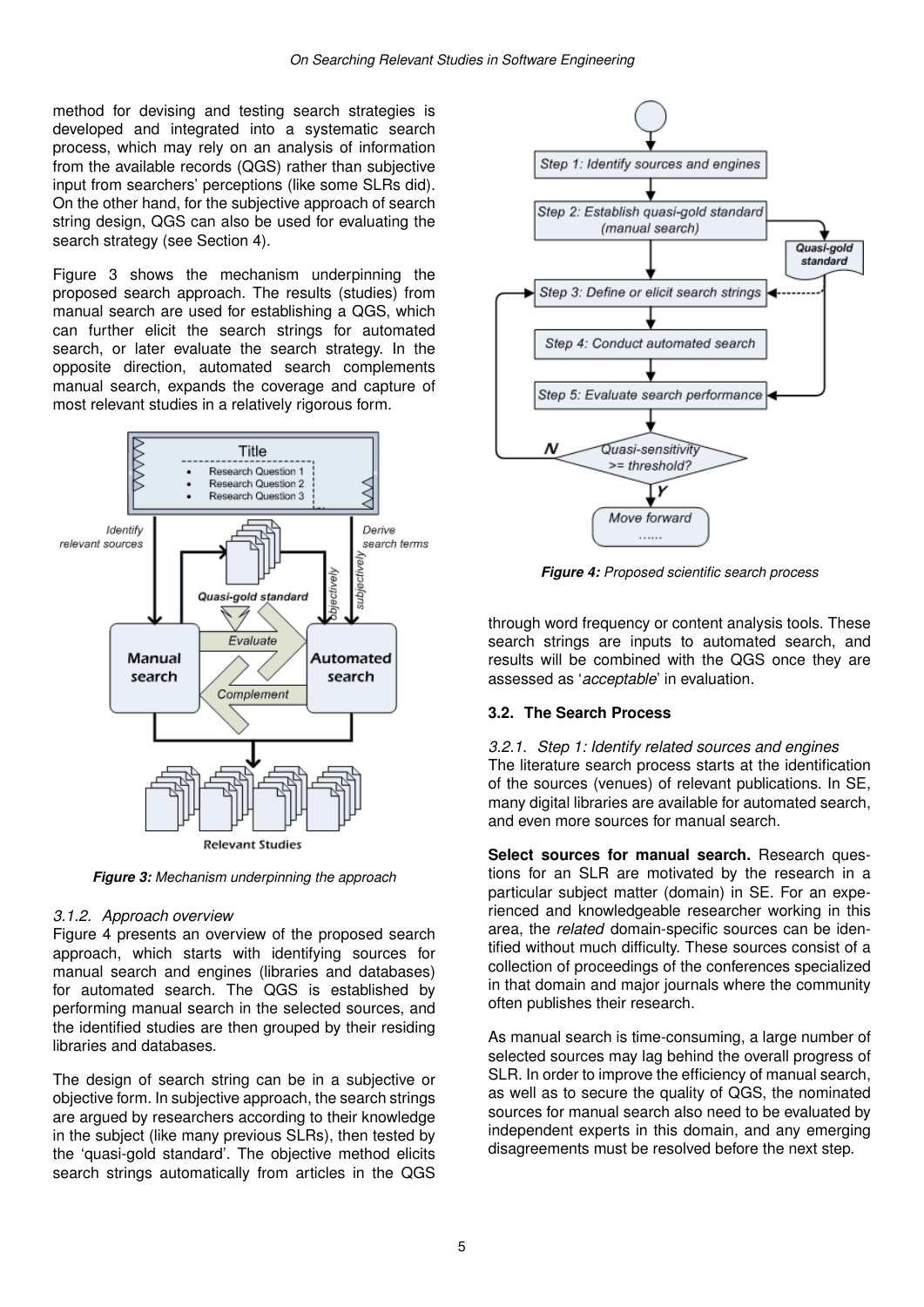**Select library engines for automated search.** The selection depends on the distribution of related sources across libraries, the coverage and overlapping among them, and their accessibility to the searchers. Whereas, by observing the most reported SLRs, IEEE Xplore and ACM Digital Library become the must-have literature portals that are recommended for consideration of any automated search of future SLRs in SE.

Given the many-to-many relationship between search sources and engines (Figure 1), an optimum combination of both should cover a maximum number of sources with a minimum set of search engines (libraries), in other words, eliminate as much overlapping as possible.

#### *3.2.2. Step 2: Establish QGS*

The manual search is conducted by screening all articles, one by one, published in the selected sources (e.g., proceedings and journals) and during a given period. The *title-abstract-keywords* fields of a paper are first checked. The inclusion and exclusion criteria should be explicitly defined in advance. As recommended in the guidelines Kitchenham and Charters (2007), the reliability of inclusion decision should be assessed using the Kappa statistic between researchers, or reviewed by an external panel. If selection decision could not be made, the other fields (like conclusion or even full text) need to be further examined.

One important assumption underlying the manual search processes in the previous SLRs is that all relevant studies within the indicated sources could be identified by carefully screening all the articles. Hence, once the screening is completed and agreement on the selection is reached, all these identified studies are used to form the QGS.

As quasi-gold standard is *source-* (engine) and *periodspecific*, the sources selected in Step 1 can also be grouped by search engines. For a large scale SLR, in addition to an overall QGS, this step may produce more than one subset of QGS, each of which corresponds to one dedicated search engine. They enable testing search string's performance for individual engine.

#### *3.2.3. Step 3: Define or elicit search strings*

Since search strings for automated search can be defined based on subjective expertise or elicited from the '*quasi-gold standard*', the search process bifurcates at this step.

**Subjective search string definition.** Most previously reported SLRs in SE performed automated search in a subjective form. The reviewers defined their search strings based on their domain knowledge and past experiences. Though the strings they choose can be evaluated later by QGS, in the subjective approach, it would be inspected by experts in the subject to reduce the number of possible iterations and further save effort.

Figure 4 displays there might be backward link from the 'decision' to Step 3. In this case, the set of search terms has to be refined or enriched in order to capture more samples included in QGS through next round of automated search.

**Objective search string elicitation.** One of the uses of QGS is to elicit the recommended search strings using text mining. In the objective approach, a frequency analysis of citation information of the studies in QGS is undertaken followed by a statistical analysis of the most frequently occurring words or phrases. This analysis determines which terms would best distinguish relevant studies from irrelevant ones.

Some textual analysis packages, such as SimStat and WordStat Provalia (2009), are able to facilitate the identification of the frequently occurring terms in particular items of studies. For instance, the *titleabstract-keywords* of the papers in QGS are imported into the analysis software for frequency analysis. This may produce all the words or phrases being ranked according to the number of records in which each word appears by case. This technique is able to identify the candidate search terms with exception of some stop words which are deliberately excluded White et al. (2001) (e.g., 'the' and 'of').

Note that although the statistical software for textual analysis can help the search string elicitation, especially for a large scale QGS, subjective judgement might also be needed to finally construct the string to automated search based on the frequency list generated through the computer aided analysis.

#### *3.2.4. Step 4: Conduct automated search*

This step uses the strings for automated search, which are (subjectively) defined or (objectively) elicited. As the search syntax varies between search engines, the search strings need to be coded correspondingly in advance by following the specific syntax and criteria of each search engine (library). Given the capability limitations of some search engines (for example ACM Dyba et al. (2007)), the automated search sometimes has to be implemented by splitting the combination of search terms into multiple simple ones. Note that due to the overlapping (such as between IEEE and ACM), the duplicate studies retrieved from different search engines also need to be identified and removed in this step.

#### *3.2.5. Step 5: Evaluate search performance*

If the search strings for automated search are defined in the subjective approach, the search results need to be evaluated for securing the quality of automated search.

**Calculate 'quasi-sensitivity'.** In EBSE, missing important studies from an SLR may lead to the generation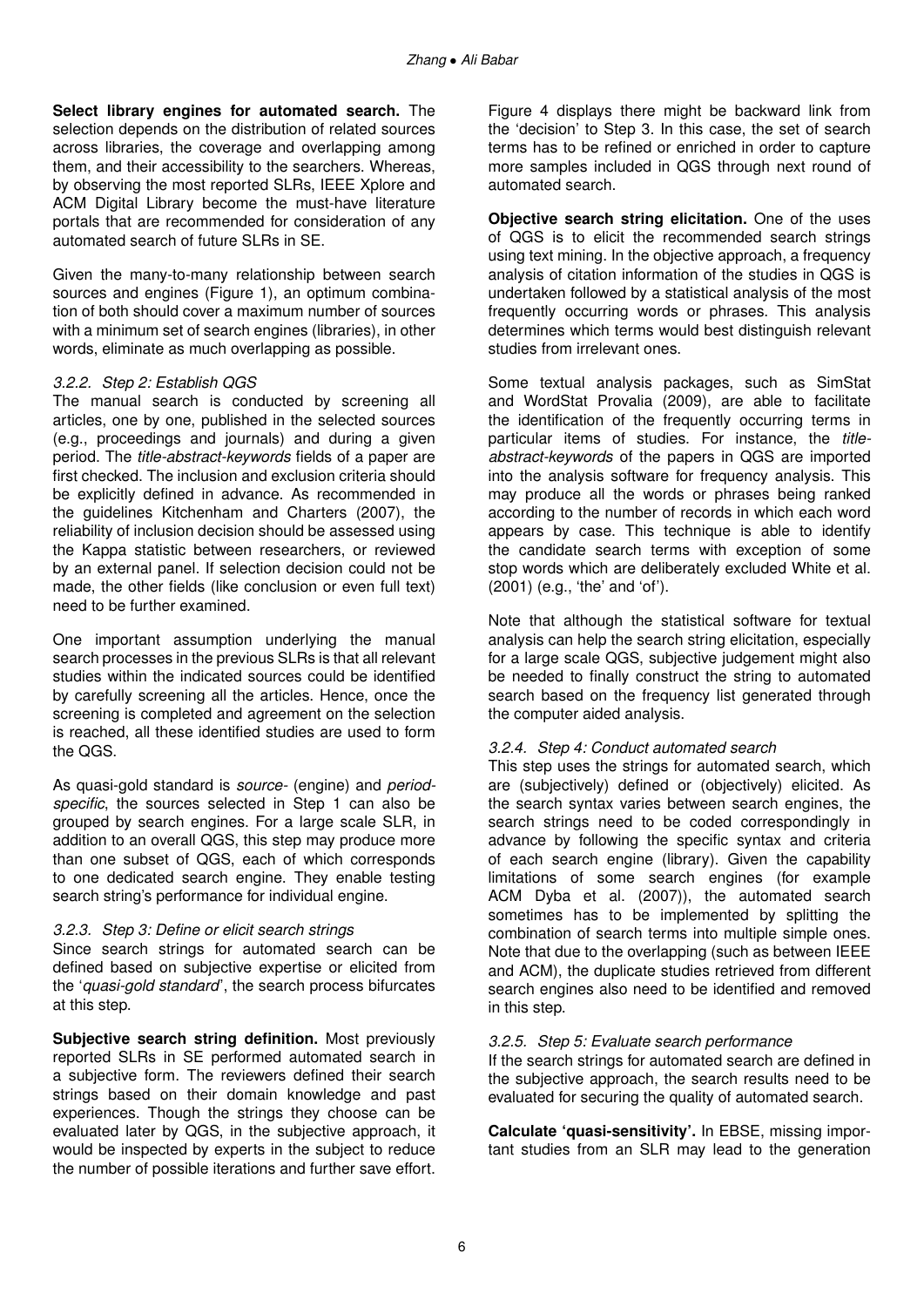of inaccurate evidence. Accordingly, compared to *precision*, *sensitivity* becomes the top criteria considered when evaluating the search performance in most SLRs. Unfortunately, as the *gold standard* for the subject is unknown, the corresponding *sensitivity* cannot be calculated (Equation 1) at this stage. Whereas, our search approach uses the *quasi-gold standard* (from the manually selected sources) to measure *sensitivity* instead of the search universe (Figure 2).

Researchers calculate the number of relevant studies retrieved from the selected sources (Step 1) through automated search (Step 4). Obviously, this number must not be greater than the number of studies identified in Step 2. Divided by the pool size of QGS, the corresponding '*quasi-sensitivity*' can be calculated.

**Evaluate performance.** The **quasi-sensitivity** could be 100% or less. It needs to be compared against a rational threshold to finally determine if the performance of automated search is acceptable. Although *sensitivity* and *precision* are the important criteria for evaluating search strategies and a tradeoff is always being pursued between them in search strategies, a high *sensitivity* is usually more desired than a high *precision* in terms of the goals of SLRs.

Table 2 displays the search strategy scales used for evaluating search terms in Dieste and Padua (2007), which was inferred from the sensitivity and precision ranges of SLRs in medicine. Based on the scales, we suggest a threshold between 75% and 85% as a reference for sensitivity evaluation of search performance.

*Table 2: Search strategy scales*

| Strategy          | Sensitivity | Precision  | Comments                                   |
|-------------------|-------------|------------|--------------------------------------------|
| High recall       | 85-90%      | $7 - 15%$  | max sensitivity despite low precision      |
| High<br>precision | $40 - 58%$  | $25 - 60%$ | max precision rate despite low recall      |
| Optimum           | $80 - 99%$  | $20 - 25%$ | maximize both sensitivity & preci-<br>sion |
| Acceptable        | 72-80%      | $15 - 25%$ | fair sensitivity & precision               |

For example, if we choose 80% as the threshold for search string evaluation, then

quasi-sensitivity 
$$
\begin{cases} \ge 80\%, & \text{then, move forward...}, \\ < 80\%, & \text{then, go back to Step 3.} \end{cases}
$$
 (3)

If the search performance is considered acceptable (quasi-sensitivity  $> 80\%$ ), the results from the automated search can be merged with the 'quasi-gold standard', and the search process terminates. Otherwise, the process has to go back to Step 3 for search string refinement, which may form an iterative improvement of search strings until the performance becomes acceptable.

# **4. CASE STUDY**

This section investigates the proposed search approach using a participant-observer case study (defined by Yin (2003)), in which the literature search of a published SLR is performed and compared.

# **4.1. The Original SLR**

In order to avoid any subjective bias during the search and screening process, the original SLR should be carefully selected as the reference. Some criteria were applied:

- 1. Relevant studies can be identified with minimum possible ambiguity. That minimizes the subjective bias due to knowledge difference between the researchers in the original and the replicated searches.
- 2. The articles in the original SLR must be explicitly constrained in definite time frame. Some SLRs with search end date open '*to present*' are excluded here.
- 3. The publication that reports SLR must include the list of identified studies, which may enable a detailed comparison with the results from the replicated search.

In terms of the above criteria, The SLR by Kitchenham et al. (2009) that summarizes and reports the impact of SLRs in software engineering is selected as reference in the case study. This SLR performed a manual search in 13 sources with explicit time span from Jan 2004 through mid of 2007. As an SLR is a type of secondary study, their work can be regarded as a tertiary study. It retrieved 34 relevant studies, among which 20 SLRs were identified as secondary studies.

# **4.2. Search Implementation**

# *4.2.1. Identification of search sources and engines*

At manual search stage, we chose the sources (journals and proceedings) related to empirical software engineering (ESE) and EBSE. By carefully considering the sources available in SE community, 9 of them were selected by the authors for this study (Table 3). Note that the selected sources for manual search in this paper are different from the original SLR somehow for two reasons: (1) though the replicated search strategy is designed for the same research questions, the authors may have slightly different recognition of the '*related*' sources from the original researchers; (2) the purpose of the manual search in this case study is to establish the *quasi-gold standards*, rather than to strive to capture as many relevant results as possible. Therefore, some originally used sources were ignored at manual search stage, and two additional sources, EASE and ESEM, were added into the list in terms of their tight linkage to EBSE.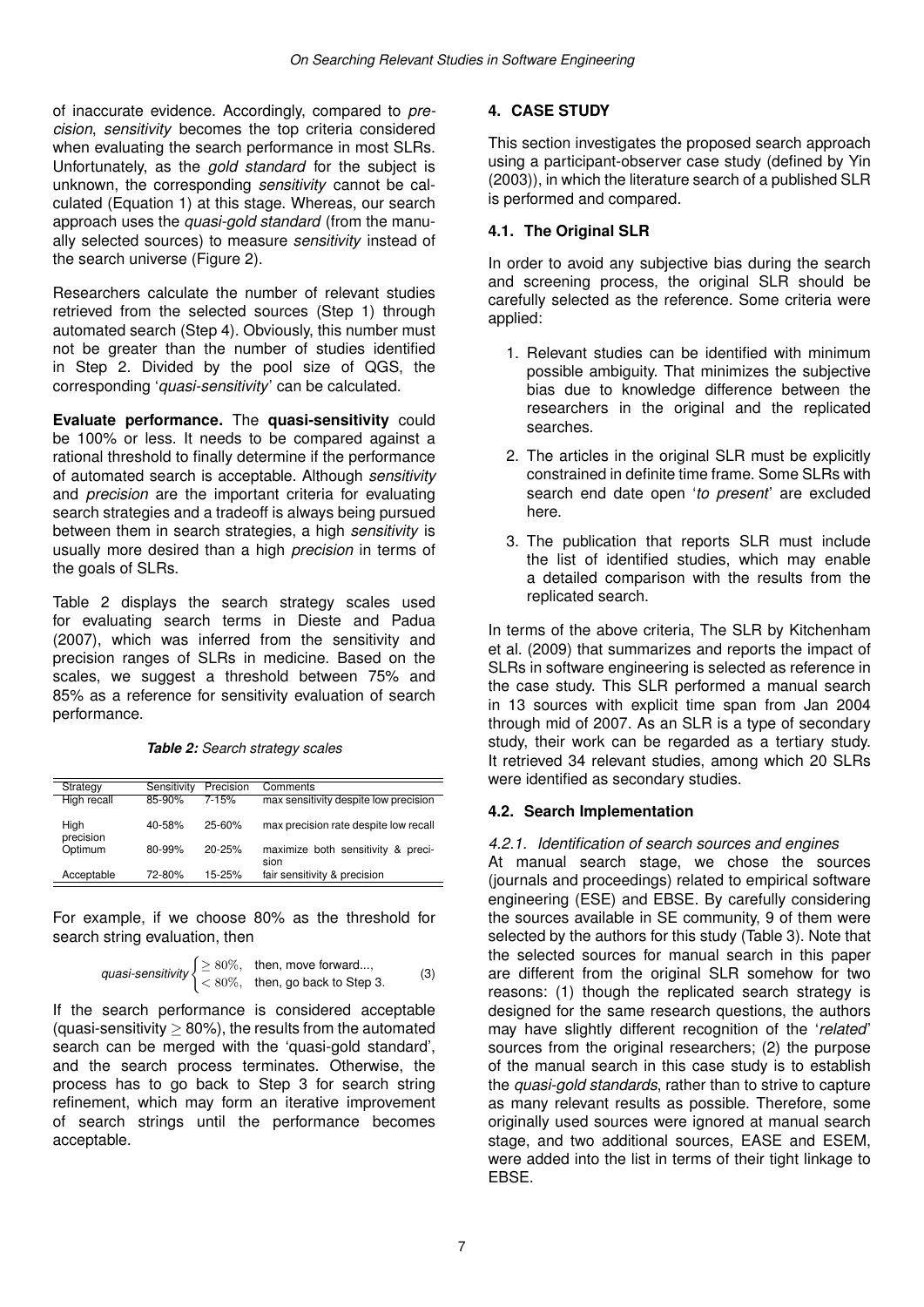The nominated sources were grouped into 5 libraries (Table 3), 4 of which were selected for the automated search, i.e. IEEEXplore, ACM Digital Library, ScienceDirect and SpringerLink. Note that other libraries can be employed for automated search, but the QGS is only valid for evaluating the search through them.

### *4.2.2. QGS and automated search*

In this case study, the searched articles should be 'systematic reviews in software engineering'. Accordingly, we refined the inclusion and exclusion criteria reported in the original SLR Kitchenham et al. (2009). Two researchers screened all papers published in the sources from 2004 to 2008 in manual search independently until reached joint agreements on all included studies. In total, 21 studies were retrieved and 20 of them were used for building the QGS. Table 3 shows the source names and their numbers of relevant studies (by 2007 and 2008).

*Table 3: Selected sources for manual search*

| Source           | Library/publisher/engine 2007 mid |   | 2008 end |
|------------------|-----------------------------------|---|----------|
| <b>TSE</b>       | IFFF                              |   |          |
| <b>IEEE-SW</b>   | <b>IFFF</b>                       |   |          |
| ESEM('07,'08)    | <b>IEEE/ACM</b>                   |   | 2        |
| ISESE('04-'06)   | IEEE/ACM                          | 2 | 2        |
| Metrics('04,'05) | <b>IFFF</b>                       | 0 |          |
| <b>IST</b>       | Elsevier                          | 2 |          |
| JSS              | Elsevier                          | 2 | 2        |
| <b>EMSE</b>      | Springer                          | 0 | 2        |
| EASE('06-'08)    | IEE/BCS                           | 0 |          |
| Total            |                                   |   | 21       |

The case study implemented automated search by following the *subjective* definition approach, in which the search strings are nominated based on the authors' knowledge relating to the subject of EBSE, and their observation of the studies included in the QGS. As we were looking for SLRs in SE, We intuitively initiated the automated search with the string (software AND systematic AND review) into the fields of *title-abstract-keywords* through the above engines. The search strings then were coded to fit the syntax requirements and capability of each engine.

# *4.2.3. Evaluation and refinement*

Table 4 summarizes the number of studies retrieved by each database with the initial and refined search strings. For example, there are 12 studies retrieved by IEEE Xplore, 5 in the QGS. In total, 13 studies in QGS were retrieved in the initial automated search. In terms of the sample size of QGS, the 'quasi-sensitivity' was calculated to be 65%(13/20), which is unacceptable compared to the threshold (80%). As defined in Step 5, the search process had to go back to improve the string.

By carefully checking the studies included in QGS but ignored in the initial automated search, we found most of them published in the early years in the period (2004-2008) when the method 'systematic review' was just introduced to SE. Their authors claimed the review studies using other

#### *Table 4: Results from automated search*

| Search engine              | #Results | #In quasi-gold | #Identified |
|----------------------------|----------|----------------|-------------|
| <b>Initial search</b>      |          |                |             |
| <b>IEEE Xplore</b>         | 146      | 5              | 12          |
| <b>ACM</b> digital library | 34       |                | հ           |
| <b>DirectScience</b>       | 31       | 6              | 6           |
| SpringerLink               | 42       |                | 6           |
| Overall                    | 253      | 13             | 30          |
| <b>Refined search</b>      |          |                |             |
| <b>IEEE Xplore</b>         | 270      | 8              | 15          |
| <b>ACM</b> digital library | 160      |                | 6           |
| <b>DirectScience</b>       | 82       |                |             |
| SpringerLink               | 145      |                | 6           |
| Overall                    | 657      | 17             | 34          |

terms (e.g., 'survey'). So we refined the string as (software AND (systematic OR controlled OR structured OR exhaustive OR comparative) AND (review OR survey OR ''literature search'')), then performed the automated search again.

The revised automated search is able to capture 17 studies included in the quasi-gold standard, which increases the 'quasi-sensitivity' up to 85% (i.e. acceptable). By combining the studies from manual search, the proposed search approach finally retrieves 38 SLRs for the tertiary study.

# **4.3. Performance Comparison**

Although the similar inclusion and exclusion criteria are employed in both the original and this replicated searches, we exclude several '*relevant*' studies that were selected in the original SLRs during the manual search and selection due to the deviation caused by how strictly the inclusion/exclusion criteria were followed.

Because of the disagreement between the original and the replicated searches, we cannot directly compare the numbers of identified studies from them given the page limit. Instead, we focus on the comparison of performance between the implementations of different search strategies. Table 5 shows the study numbers retrieved by following different strategies for the same research questions. The row headed with 'manual only' indicates how many studies can be identified if manually searching the sources given in Kitchenham et al. (2009) from 2004 till 2008. Two more SLRs could be found when screening their specified sources (more than our sources in manual search). The 'automated only' row shows the search performance by search engines but without refinement; the bottom row presents the results through the QGS based systematic search approach.

*Table 5: Comparison among 3 strategies*

| Method                   | SLRs identified | Quasi-sensitivity |
|--------------------------|-----------------|-------------------|
| Manual only              | 22              | n/a               |
| Automated only (initial) | 30              | 65%               |
| Systematic               | 38              | 85%               |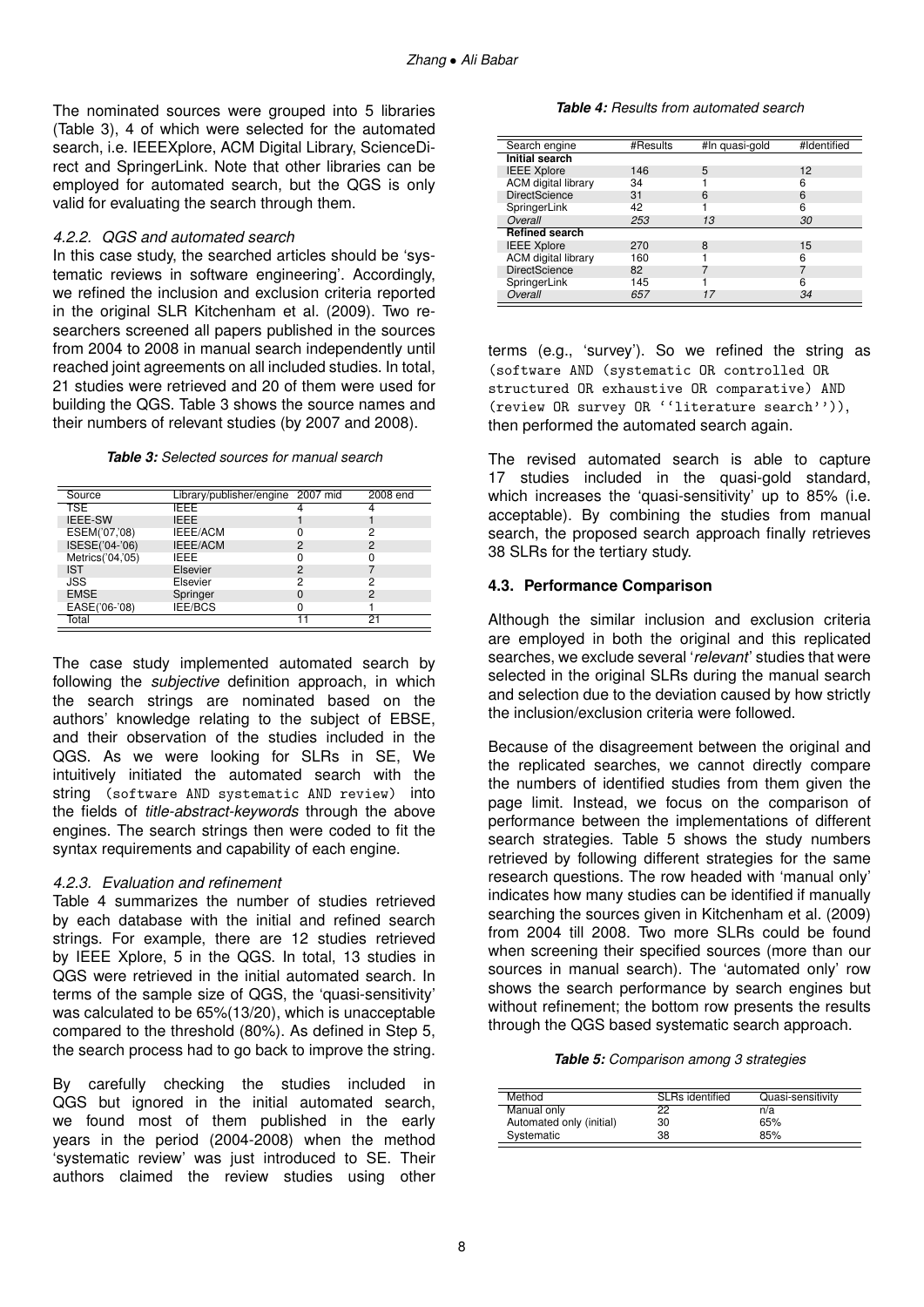# **5. DISCUSSION**

The limitations of applying automated or manual search alone are illustrated in the case study. Manual search is difficult to scan a large number of sources within a limited effort; on the other hand, the performance of automated search highly relies on the quality of search string, which may need continuous refinement in most cases. Although some previous SLRs employed both methods, most of them simply merged the search results only. In contrast, the QGS based systematic search approach not only combines their results together, but establishes linkage between them for supporting each other with their own advantages. This approach also suggests quantitative measurement for when you can stop the iterative refinement of automated search, and captures considerable identified studies with reasonable effort.

Some *secondary* studies related to a research topic (subject matter), which have been screened and filtered already by external researchers, could be introduced into *quasi-gold standard* to further reduce the effort in manual search. For instance, some previous SLRs directly used studies identified by Sjoberg et al. (2005) as their full set of primary studies. As another example, the results from the mapping study by Jorgensen and Shepperd (2007) can be used to build QGS for more specific SLRs in software cost estimation. In such cases, the results may need to be tailored in terms of *subject* and *time* that conform to the new SLR.

As an alternative to search engine based search strategy, reference list based search strategy can be another option for retrieving relevant studies. This strategy was innovated with the concepts of co-citation and bibliographic coupling Skoglund and Runeson (2009). However, as most of the major digital libraries in SE are not designed for supporting this kind of search, it is very time-consuming in manually retrieving studies from reference list. Thus this search approach is not yet practical enough at present in software engineering, but is suggested as a supplementary source for a full SLR by Kitchenham and Charters (2007).

As '*sensitivity*' is the top priority in defining search strategies in most SLRs, another criteria '*precison*' is less discussed here due to the page limit. It is however important to measure the productivity of search process.

As automated search mostly consults the fields of *title-abstract-keywords*, the search performance is also related to the quality and structure of these fields. An indicative title/abstract will increase search sensitivity. Budgen et al. (2008) investigated the possible influence of the quality of abstract to SLRs by experiments, and suggested *structured abstract* for improving understanding and study identification, which may further improve the search accuracy.

# **6. CONCLUSION**

Systematic literature reviews have become an important empirical research methodology in software engineering, and more and more SLRs are being conducted and reported. In SLR, an effective and rigorous literature search takes a critical role in evidence aggregation. In order to enhance the rigor and comprehension of methodology, with reference to the experience of SLRs in other disciplines (e.g., medicine and sociology), this paper proposes a systematic search approach based on the concept of *quasi-gold standard* for retrieving and identifying relevant studies in software engineering. The major contributions can be concluded as

- Provide a clear scope of search strategy and its evaluation in searching relevant studies in SE.
- Introduce the concepts of '*quasi-gold standard*' and '*quasi-sensitivity*' for developing and evaluating the search strategy for a given SLR.
- Propose a systematic, scientific, and rigorous approach for practical search strategy development, implementation and evaluation.

Although the QGS based literature search approach is proposed for improving the search processes in SLRs and EBSE, it can be used in other literature reviews in SE, and benefit the researchers and practitioners who intend to retrieve a relatively comprehensive collection of relevant studies (for the *subject* and *time* given) within reasonable effort.

Currently this approach is being effectively applied in some systematic reviews in SE. We will continue the evaluation and improvement of this approach by conducting more case studies (with the objective and subjective search string elicitation methods) on varying topics in software engineering. In addition, the future methodological work in ESE and EBSE community may include to identify other issues and limitations of the SLRs reported in software engineering, and further to suggest practical improvements to the guidelines of systematic literature reviews.

# **ACKNOWLEDGEMENTS**

This work was supported, in part, by Science Foundation Ireland grant 03/CE2/I303 1 to Lero - the Irish Software Engineering Research Centre (www.lero.ie).

# **7. REFERENCES**

Boynton, J. and Glanville, J. and McDaid, D. and Lefebvre, C. (1998) *Identifying Systematic Reviews in MEDLINE: Developing An Objective Approach to Search Strategy Design*, Journal of Information Science, 24(3), 137-154.